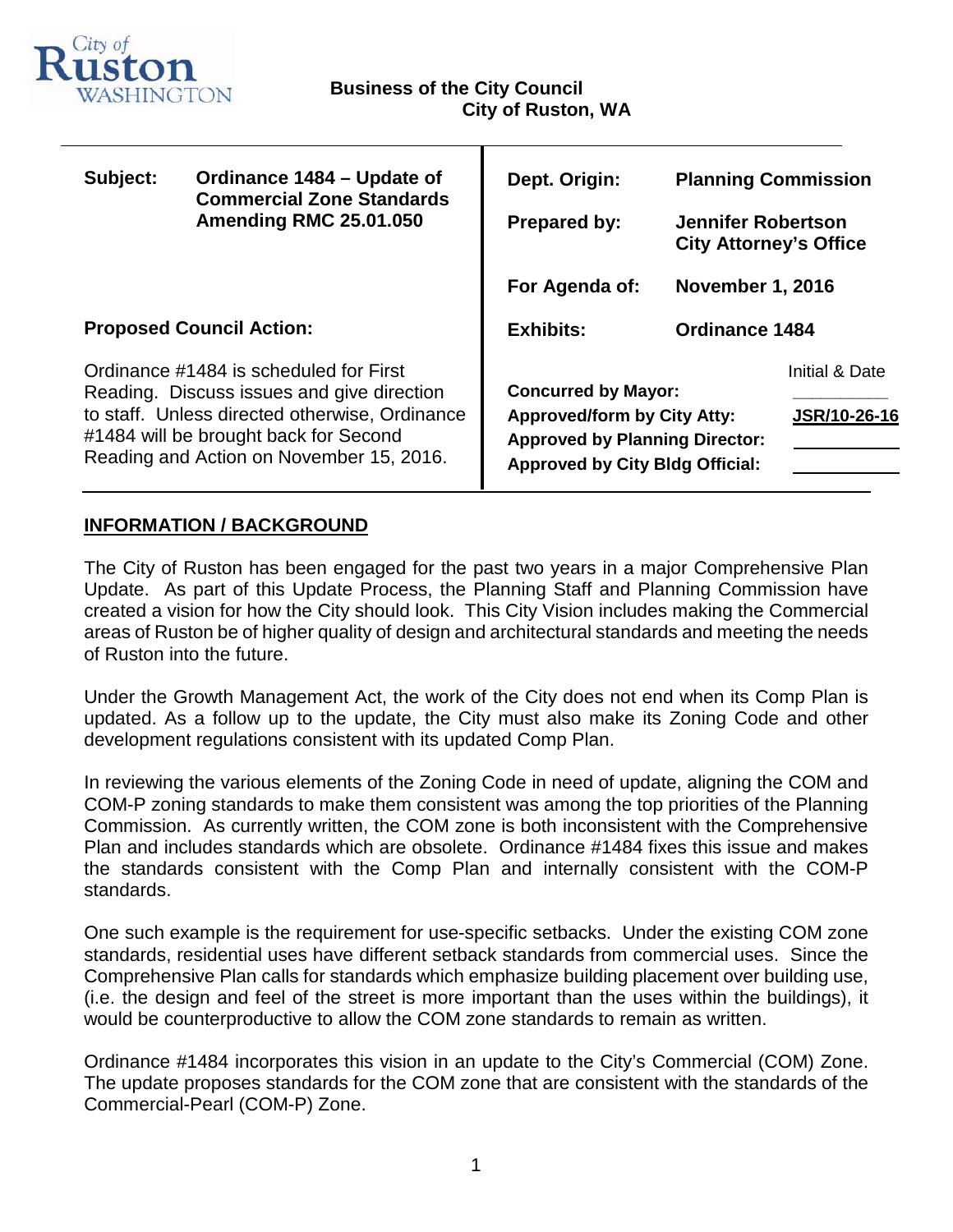On September 21, 2016 a public hearing was properly noticed and held by the Planning Commission on Ordinance #1484 to elicit community input. Following the public hearing, the Planning Commission voted unanimously to recommend Council approval of this Ordinance.

# **FISCAL CONSIDERATION**

N/A

# **BOARD OR COMMITTEE RECOMMENDATION**

N/A

### **RECOMMENDATION / MOTION**

No action is requested. Discuss issues, and give direction to staff. Unless directed otherwise, this matter will come back for Second Reading and Adoption on November 15, 2016.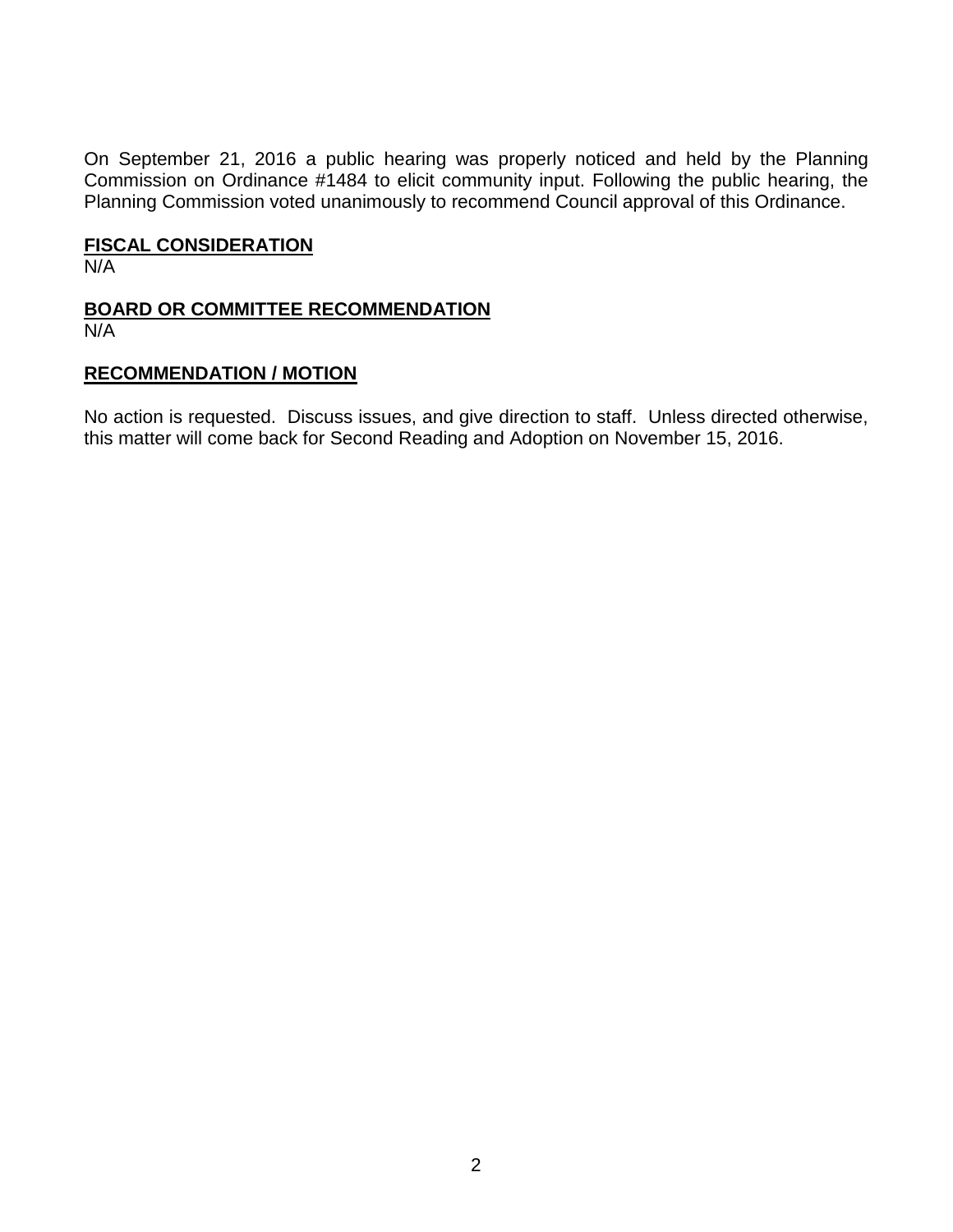#### **ORDINANCE NO. 1484**

**AN ORDINANCE OF RUSTON, WASHINGTON, RELATING TO CHAPTER 25.01 OF THE RUSTON MUNICIPAL CODE, AMENDING SECTION 25.01.050 OF THE RUSTON MUNICIPAL CODE REGARDING THE STANDARDS APPLICABLE TO THE COMMERCIAL (COM) ZONE CONTAINED IN THE CITY'S ZONING CODE, TO BETTER DESCRIBE THE PURPOSE OF THE COM ZONE, CONSISTENT WITH THE CITY'S COMPREHENSIVE PLAN, UPDATING THE SETBACKS TO REDUCE BOTH FRONT AND SIDE YARD SETBACKS TO ZERO, AND ESTABLISHING AN EFFECTIVE DATE.**

WHEREAS, the City of Ruston has been engaged for the past two years in a major Comprehensive Plan Update; and

WHEREAS, as part of this Update Process, the Planning Staff and Planning Commission

have created a vision for how the City should look; and

WHEREAS, this City Vision includes making the Commercial areas of Ruston be of higher

quality of design and architectural standards and meeting the needs of Ruston into the future; and

WHEREAS, the City's SEPA Responsible Official has performed SEPA and issued the

SEPA Determination of Non-significance on October 19, 2016 and the comment period expired

on November 2, 2016; and

WHEREAS, the SEPA Appeal period has passed with no appeals filed; and

WHEREAS, the City sent a copy of this Ordinance to the Washington State Department of Commerce on October 19, 2016 with a request for expedited review as per WAC 365-195-620(1) and RCW 36.70A.106 and such review was granted on , 2016 and the required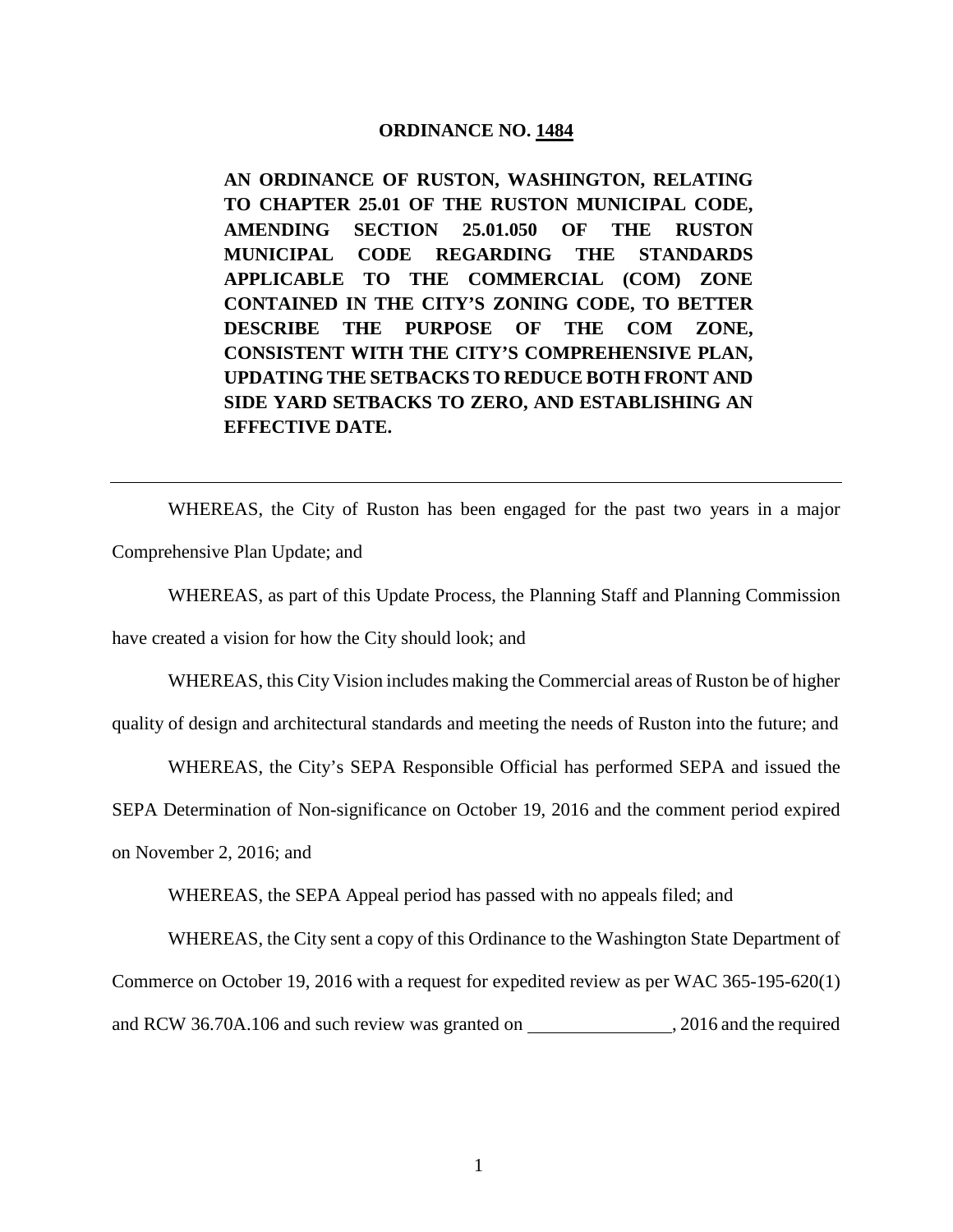time has passed and this Ordinance is ready for passage on or before the date set for Second Reading by the Council; and

WHEREAS, on September 21, 2016 a public hearing was held by the Planning Commission on this Ordinance to elicit community input; and

WHEREAS, on September 21, 2016 the Planning Commission voted unanimously to

recommend Council approval of this Ordinance; and

WHEREAS, on November 1, 2016 the City Council held the first reading of this

#### Ordinance; and

WHEREAS, on November 15, 2016 the City Council adopted this Ordinance during its

Regular Meeting at the Second Reading; **NOW, THEREFORE,**

**THE CITY COUNCIL OF THE CITY OF RUSTON HEREBY ORDAINS AS FOLLOWS:** 

**Section 1.** Section 25.01.050 of the Ruston Municipal Code is hereby amended to read as follow:

### **25.01.050 - Commercial (COM) zone.**

- (a) Purpose. The commercial zone (COM) is intended to promote aesthetic quality, pedestrian/shopper comfort and convenience, public safety, and encourage pedestrian-oriented commercial/retail development along or near Pearl Street and  $51<sup>st</sup>$  Street. Second and third floor residential uses are encouraged to help create demand for commercial/retail use on the ground floor of mixed use buildings. This district is intended to encourage reuse and upgrades of the existing business buildings and promote retail frontages with street amenities and a direct visual relationship between pedestrians on the sidewalk and uses on the ground floor of the building provide for the location of businesses serving shoppers and patrons on a local and regional basis.
- (b) Permitted Uses. Refer to Chapter 25.07 RMC for uses permitted in the COM zone.
- (c) Conditional Uses. Refer to Chapter 25.07 RMC for uses conditionally permitted in the COM zone.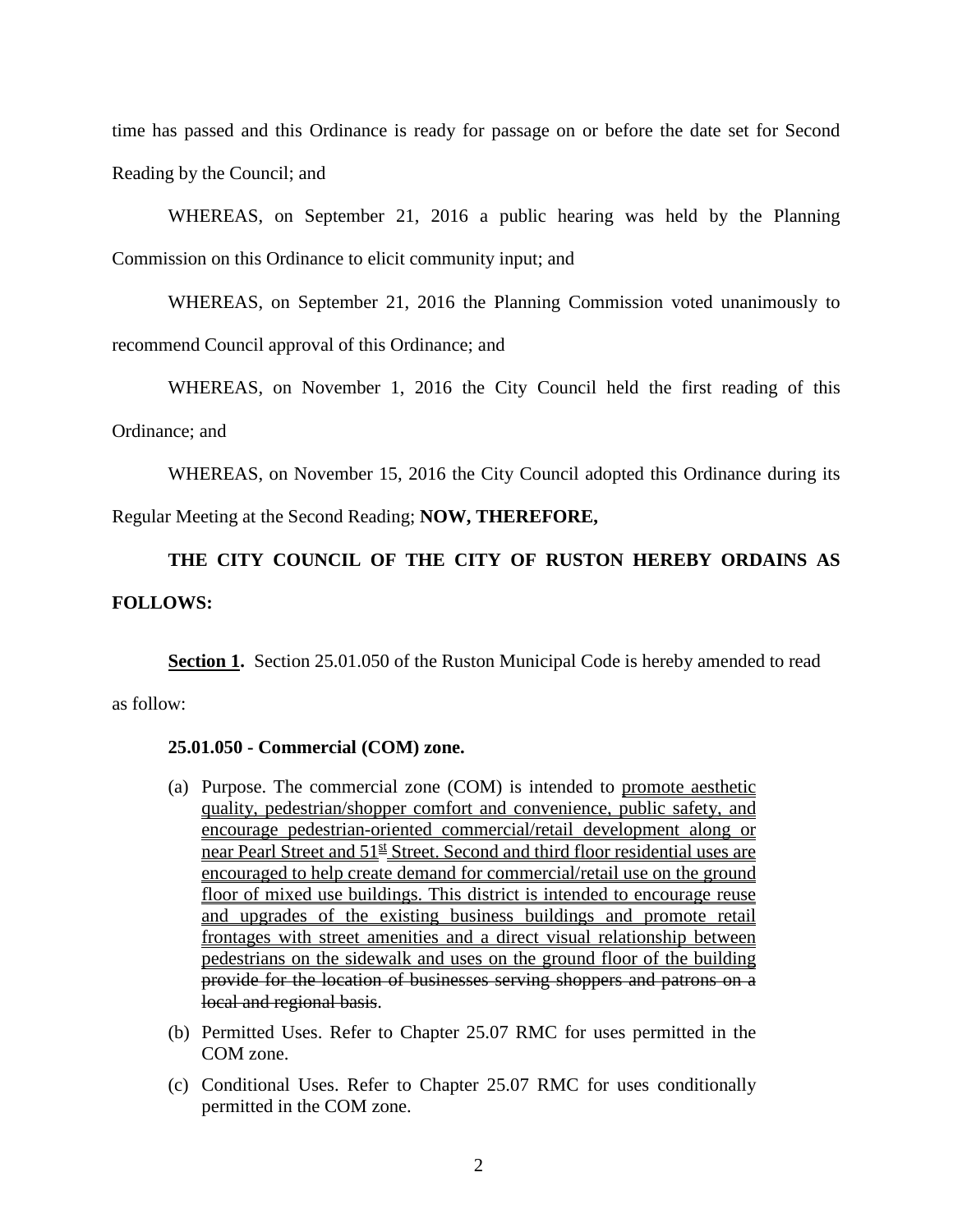- (d) Minimum Lot Area. There is no minimum lot area in the COM zone.
- (e) Permitted Height. No structure shall exceed 25 feet in height; provided, that if the ridge of the roof runs parallel to the view corridor and a minimum eight feet (rise)/12 feet (run) roof pitch with no dormers is proposed, structures shall be allowed to be no more than 30 feet in height.
- (f) Setback and Buffer Requirements.
	- (1) Yard Setback Requirements.
		- (A) Front yard: 20 (zero) feet to property line.
		- (B) Rear yard: 25 feet to property line.
		- (C) Side yards:  $0$  (zero) seven and one-half feet to property line.
	- (2) If a commercial property is only separated from a residential district by an alley, all structures may be set back as follows:
		- (A) Front yard: zero feet, but only a single story building will be allowed 20 feet from the fronting street property line.
		- (B) Rear yard: 20 feet to property line.
		- (C) Side yard: seven and one-half feet to property line.
	- (3) If a property has a property line with frontage on 51st Street it shall not have a required setback along that frontage. For the purposes of compliance with the City's design standards contained within RMC 25.06, the yard abutting 51st Street shall be treated as a front yard.
- (g) Off-Street Parking Requirements. Off-street parking shall comply with Section 25.01.090 and the City's design standards contained within Chapter 25.06 RMC.
- (h) Site Plan Requirements. Site plan approval is required under Section 25.01.140 for any development within the COM zone.
- (i) Design Standards. All development within the COM zone is subject to the design standards contained within Chapter 25.06 RMC.

**Section 2. Severability.** If any section, sentence, clause or phrase of this Ordinance

should be held to be unconstitutional or unlawful by a court of competent jurisdiction, such

invalidity or unconstitutionality shall not affect the validity or constitutionality of any other

section, sentence, clause or phrase of this Ordinance.

**Section 3. Publication.** This Ordinance shall be published by an approved summary

consisting of the title.